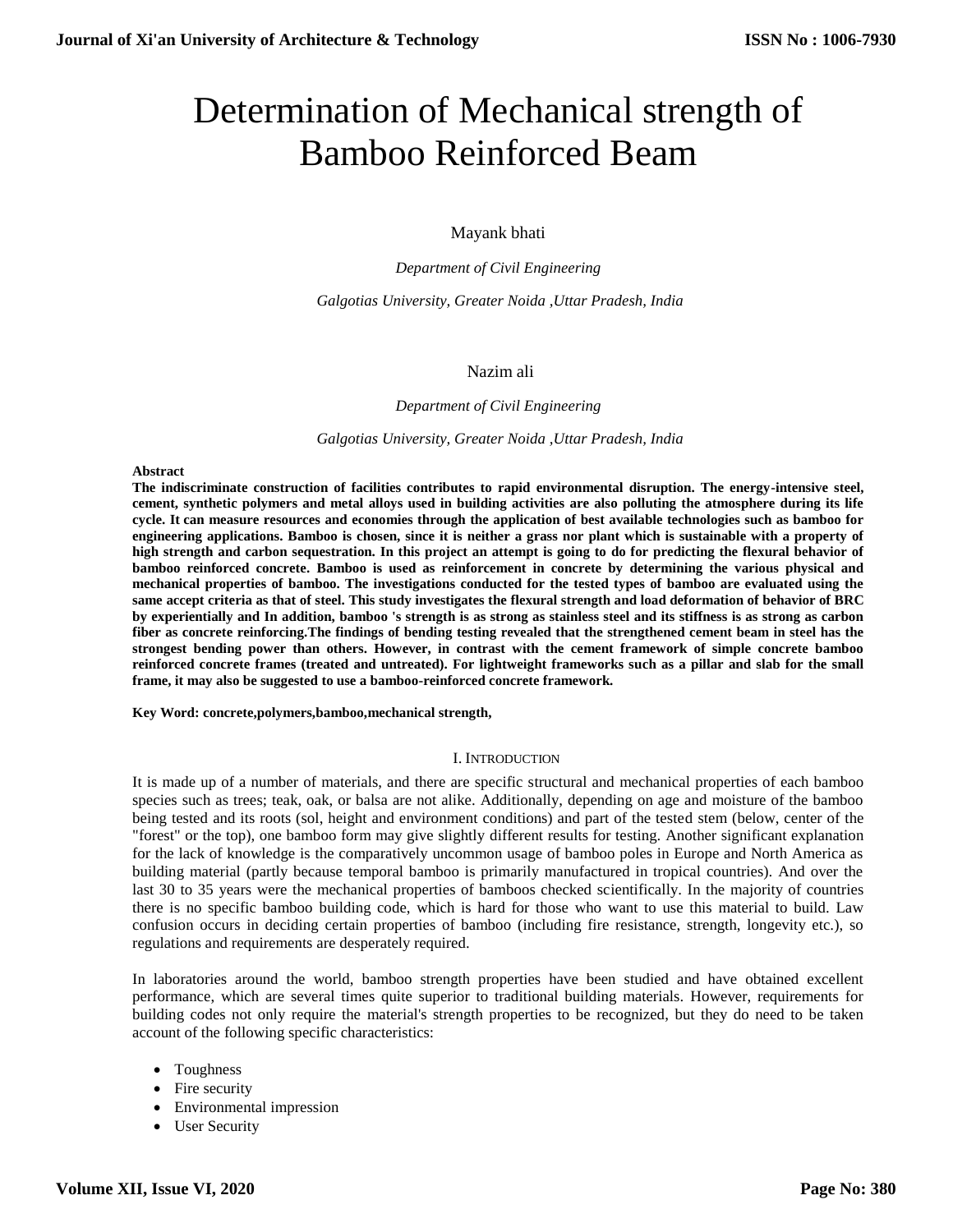• Energy productivity

## *1.1 Reinforced concrete*

Reinforced concrete, where concrete is included in steel, these two materials work together to withstand drag. Reinforcement bars, rods or nets absorb tensile, shear, and sometimes compressed pressure in concrete structures.



Figure 1**Reinforced concrete**

# *1.2Significance of Bamboo Reinforced Concrete*

The demand for steel as reinforcing materials increases in most developing countries. In some cases, not enough production could be found to meet steel demand. Therefore, it is necessary to choose a more valuable alternative to steel. It has been found that bamboo is prolific and flexible, so that it can meet the needs is to an appropriate replacement for a steel as a reinforcement material. The bamboo structure gave this property its origin. Hollow tubular structure is characterized by high wind resistance in natural habitats. An innovation that addresses bamboo weaknesses and suggests bamboo as an alternative to structural steel would be a good choice.

# *1.3Bamboo used as Reinforcement*

The materials cast-off as concrete strengtheners must demonstration all the necessary characteristics for structurally active loading of the unit. For steel, we manufacture steel as required and check standard inspection core strength values.

# *1.4 Bamboo for Reinforced Concrete*

Color and Age – Color and use of age clear bamboo brown. This indicates that the bamboo is at least 3 years old. Diameter - use long, thick legs

Harvest - try to avoid harvesting these bamboo in the spring or summer.

Species –Among the 1500 types of bamboo, the best species must be examined and tested to meet their requirements as booster material.

# *1.5Material Properties of Bamboo - Reinforced Concrete*

The fibers are extremely quality and the cross path is of low intensity. The cellulose fibers are oriented against the length of the composite substance of bamboo. It has dense, dense bamboo fibers, which withstand powerful winds. That is the key explanation of bamboo.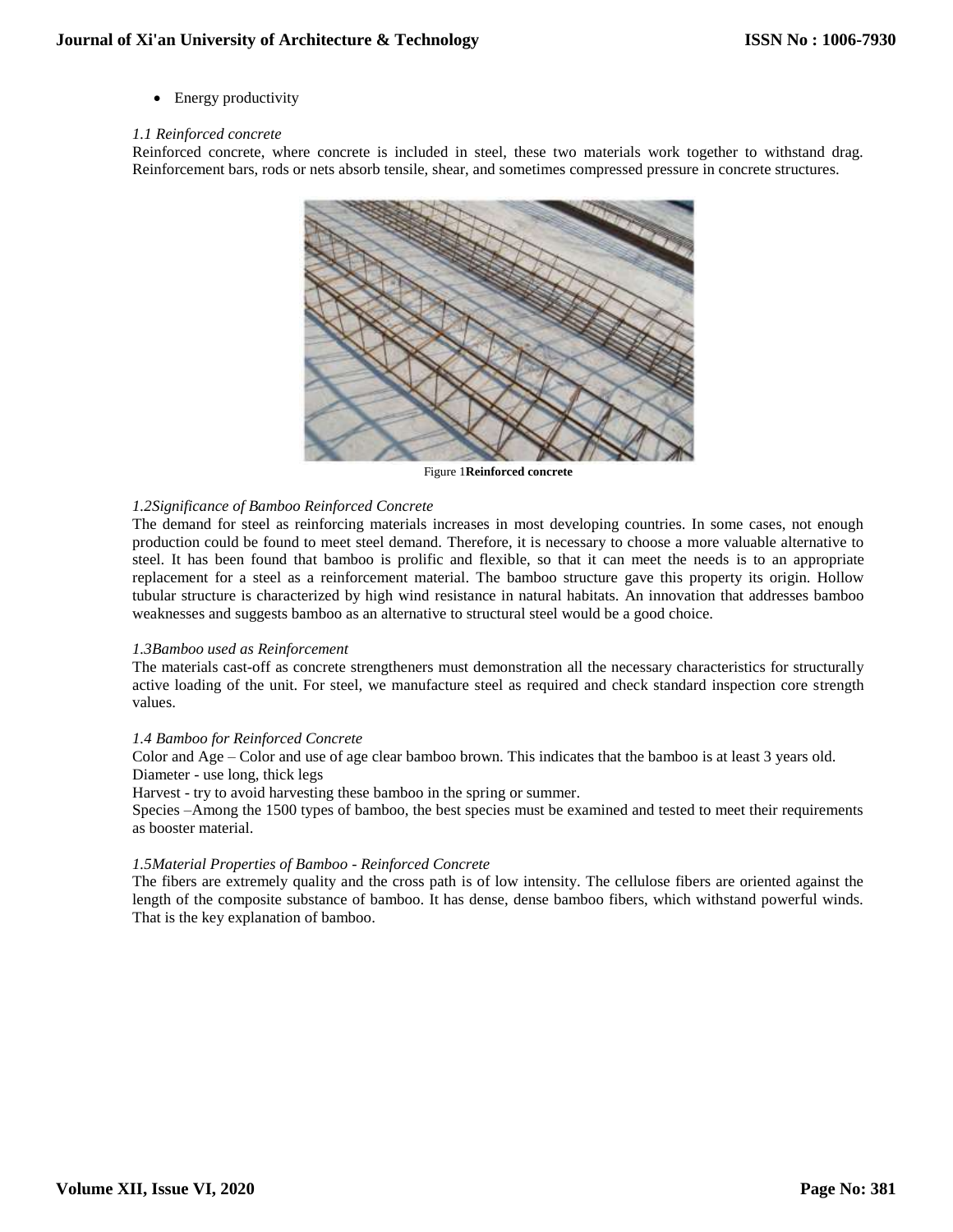

Figure 2 Basic Diagram of a Bamboo

The nodes visible in bamboo are represented by n. The side load "p" it bears produces the maximum moment when supporting. It forms a cantilever structure.

## II.COMPRESSIVE STRENGTH BAMBOO MATERIAL

Curiously, the ISO 22157 standard only describes a test method parallel to the compression strength of the grain, and does not provide a method perpendicular to the pressure strength of the grain.Because of the natural form of the bamboo "forest," it is important to check three separate sections of the stem: bottom, middle, and top. This is important because of the fact that the bamboo leg has no continuous cross section and the structural characteristics vary between the lower section with the greater diameter and the top section with a smaller diameter.

Test cannot have nodes and the findings of such experiments are not identical since the nodes in the bamboo stem are the strongest regions. The segment between the two (inner) nodes must then be taken for the test sample, since it is the weakest portion of the bamboo electrode.



Figure 3 *Stem of Bamboo*

The foundation, center, and top may be used as columns or beams only for building purposes. Because of its limited diameter, 'leading' sections and 'sticky' bamboo poles are not useful in construction.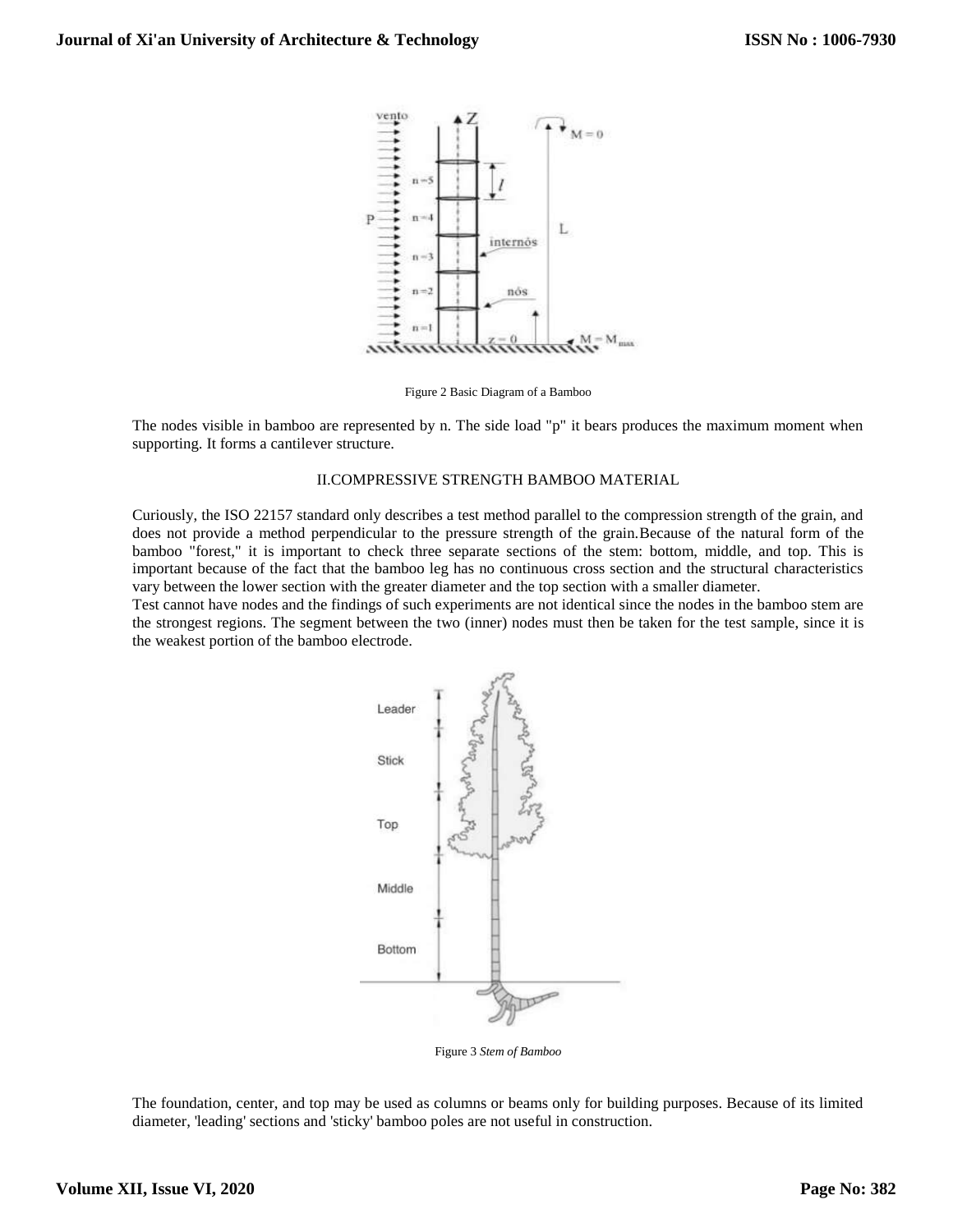## III. RESEARCH BACKGROUND

1. Bhimarao&Patil (2019) published a paper concentrated mainly on bamboo improvement, double-shear, flexural resistance, friction power, low weight, earthquake protection. They study of the comparison of cost, double shear, flexural strength & tensile strength of bamboo reinforcement with regularly used steel reinforcement. Recently Global warming is the major issue on which we want to focus. Generally in construction steel reinforcement is used but they know that the production of steel is very harmful for nature.

2. Sutharsan et al. (2020) presented a paper the key fields of research were steel strengthening, bamboo, resilience and flexural, "Enhanced substance in concrete" "experimental study of bamboo." The key goal is to replace traditional items such as steel with bamboo sticks which are already usable. Bamboo is ideal for reinforcement as it has very high friction and compressive power. The bending power of the bamboo beam demonstrates greater strength that tends to enhance bamboo use.

3. Viswanathan et al. (2019) This paper compare the strength between steel reinforcement and bamboo reinforcement. The strength of the bamboo reinforcement is improved by wrapping fibers. The replacement of steel reinforced with bamboo reinforced is an important factor as it improves economical aspect as well ecological benefits. To analyses the strength of the bamboo reinforcement beam in the size of  $700 \times 150 \times 150$  mm. This paper is designed by using basics of shearing and deflection.

4. Ghante&Shivananda (2019) published a paper "Bamboo reinforced concrete beams experimental research on strength and resilience" primarily based on bamboo reinforced cement frames, bamboo breaks, magnesium sulfate solution, potassium chloride solution, flexural strength , tensile strength. This paper discusses the bending power of BRC beams and the resilience of bamboo as a structural strengthening. The analysis used 1.25 percent and 2.50 percent of standard bamboo and adjusted bamboo as beam reinforcement.

5. Mishra et al. (2019) published an article was emphasized mainly . The emphasis of this inquiry was on the usage of bamboo as an alternate beam joint strengthening material. The comparison research is performed with and without water repellent treating bamboo-reinforced beam-column joints with steel-reinforced beam-column joints. The bamboo-reinforced beam-column joints had the overall load-bearing capability considerably higher than that of joints without waterproof care.

6. Karthik et al. (2017) published a paper "Strength properties of bamboo and steel reinforced concrete containing manufactured sand and mineral admixtures" Mainly based on, steel strengthening, bending power, GGBS, fly ash and energy. In this analysis, bamboo strips were used to strengthen concrete, made of additional cement materials and partial removal of the river sand (M-sand). Cement has been partly supplemented by 25% of the mixture of flyash and ground-granulated blast-furnace-slag (GGBS).

7. Dewi&Nuralinah (2017) published a paper "Strength properties of bamboo and steel reinforced concrete containing manufactured sand and mineral admixtures", they focused mainly bamboo reinforced. The usage, more easily applied and added benefit in cost and environmental protection of bamboo for environmentally-friendly building materials is very important to research further.The application of the pins along the beam will improve the potential for tensile load bearing. Additional strengthening raises the successful tension from 45 MPa to 90 MPa. A strong radiation-column relation would be possible with the use of fittings for reinforcement including hooks on steel reinforcement. For the next test, another form of pins was important. For precast buildings and earthquake-resistant systems the usage of lightweight materials is very beneficial. In spite of the socially sustainable application of building and manufacturing waste.

8. Siddique et al. (2017) they focused mainly Bamboo reinforcement, Flexure test, and Composite beam. This paper emphasis of behavior of a Composite material that is Bamboo as a Replacement for Reinforcement in concrete. Mechanical properties of Bamboo are studied and basic testing like Water Absorption tests using two different coating, Compression test of bamboo are carried out.

## IV. TEST EXPERIMENT FORCEMENT AND BAMBOO

# *4.1 Cement*

Cement is a material, generally in powder from,that can be made into a paste usually by addition of water and, when poured,set into a solid mass. Numerous organic compounds used for adhering, or fastening materials, are called cements.Cement, when mixed with coarse aggregate, fine aggregate and water it made concrete. The function of cement is first of all to bind the sand and stone together and second to fill up the voids in between sand and stone particles to form a compact mass. In the building and manufacturing industry, even in addressing specific technical problems, we have a broad range of cements. These cements may have very different chemical compositions, but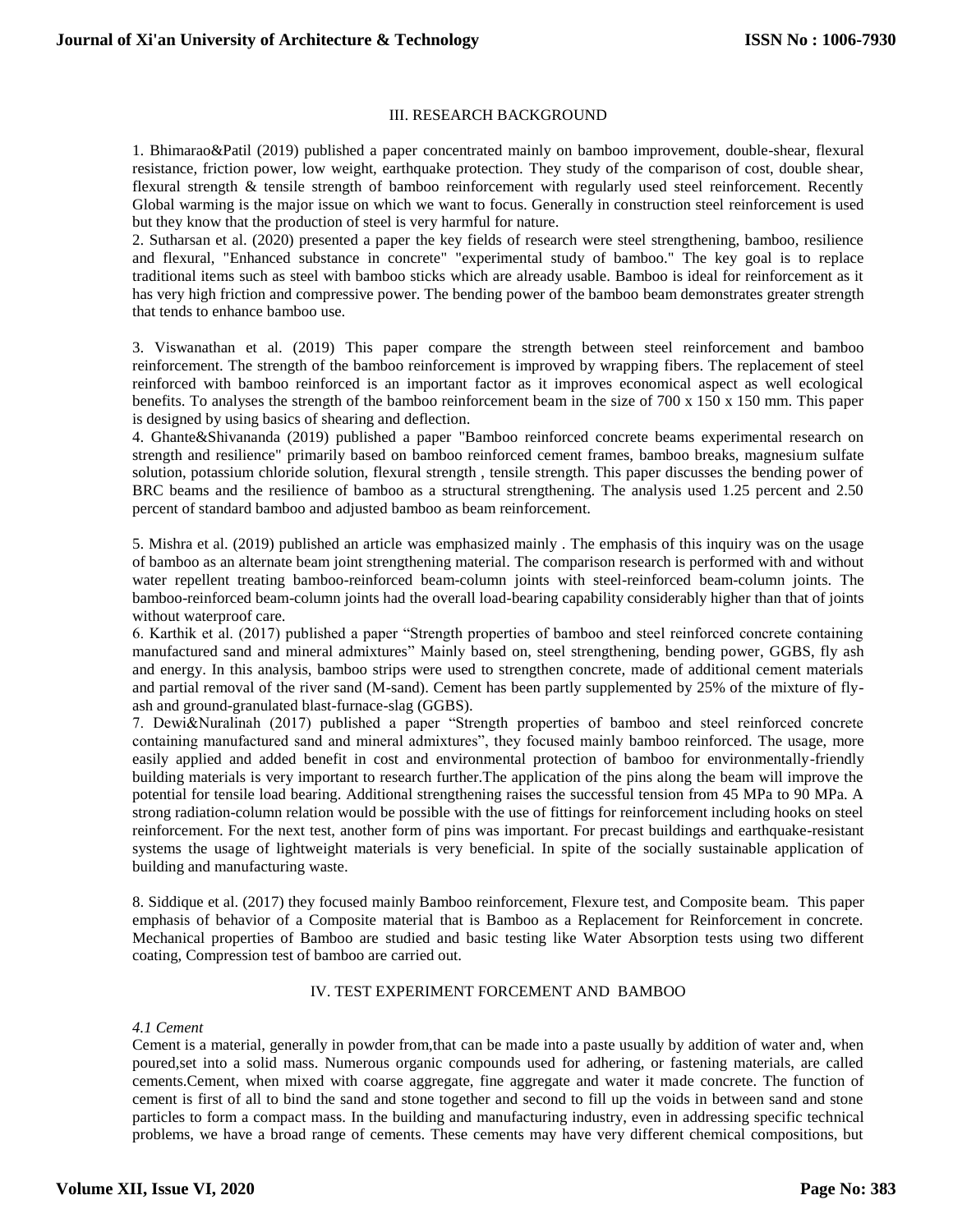Portland cements manufacture the largest volumes of concrete nowadays. The manufacture of Portland cement is very easy in nature and relies on the usage of plenty of raw materials. Intimate mixture, normally of calcareous and clay, is heated to 1400 to 1600 ° C, the temperature range beyond which the two compounds chemically combine in order to form calcium silicates. High quality cements need appropriate pure and stable raw materials. Calcium carbonate (calcium carbonate) is the most common calcium oxide source, but other forms of calcium carbonate are used (usually the iron-bearing alumino-sillicates are used as a main source of silique, while clay or silts are preferred as they are already in a thinly divided state.The most widely used cement is Portland cement. Portland cement is manufactured by grinding together calcareous (limestone, chalk, marl, etc.) and argillaceous (shale or clay) materials in approximate proportion of 2:1 and other silica, alumina or iron oxide bearing materials. The most important type of cement is Portland concrete known as (Ordinary Portland Cement). The OPC is graded in three grades: 33, 43, and 53 based on the 28-day intensity.



Figure 4 Cement

| <b>Name of Compound</b>    | Formula               | Abbreviated | % Content |
|----------------------------|-----------------------|-------------|-----------|
|                            |                       | Formula     |           |
| Tricalcium Silicate        | 3CaO.SiO <sub>2</sub> | $C_3S$      | 40-55     |
| Diacalcium Silicate        | 2CaO.SiO <sub>2</sub> | $C_2S$      | $15 - 30$ |
| Tricalcium aluminate       | 3CaOA12O <sub>3</sub> | $C_3A$      | $8 - 11$  |
| Tetracalciumaluminoferrite | 4CaOA12O3Fe2O3        | $C_4AF$     | $13 - 17$ |

Figure 4 (a )Typical composition of OPC

Cement is the most important ingredient and act as a binding material. OPC is used for casting concrete. The cement was of uniform grey color and free from any hard lumps and was bought from a local vendor. In this research we use Ordinary Portland Cement (OPC) of 43 grade of brand Ambuja Cements form single batch through the investigation was used.

| Lime(CaO)                     | 60 to 67%     |
|-------------------------------|---------------|
| Silica (SiO2)                 | 17 to 25%     |
| Alumina (Al2O3)               | $3$ to $8\%$  |
| Iron oxide (Fe2O3)            | $0.5$ to 6%   |
| Magnesia (MgO)                | $0.1$ to $4%$ |
| Sulphur trioxide (SO3)        | 1 to $3\%$    |
| Soda and/or Potash (Na2O+K2O) | 0.5 to 1.3%   |

Figure 4 (b)The chief chemical constituents of Portland cement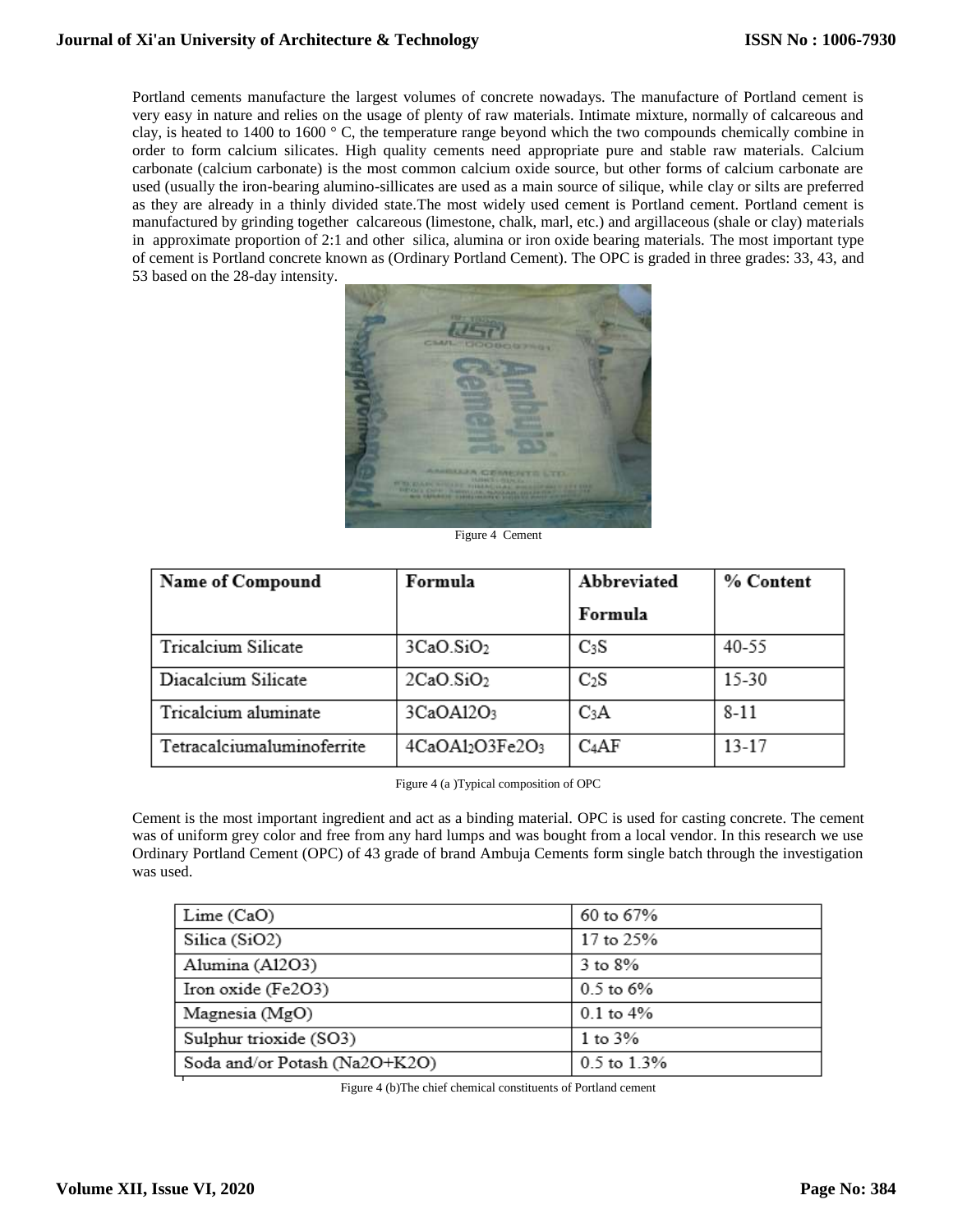| Portland Cement          | Normal | Rapid hardening | Low heat |
|--------------------------|--------|-----------------|----------|
| (a) Composition: Percent |        |                 |          |
| Lime                     | 63.1   | 64.5            | 60       |
| Silica                   | 20.6   | 20.7            |          |
| Alumina                  | 6.3    | 5.2             |          |
| Iron Oxide               | 6.     | 29              | 4.6      |

Figure 4(c) Composition and compound content of Portland cement

## *4.1.1Tests on Cement Apparatus*

Vicat's apparatus with mould, Plunger, Balance, Measuring cylinder, Non-porous plate.

# *Procedure*

*A paste of weighed cement content must be prepared for a weighted quantity of drinking water (measuring time not* lower than 3 minutes and not higher than 5 minutes). Note the time to measure when water is added to dry cement until the mold is filled. Fill the Vicat'smould with the paste, smoothen and level it to the top of the mould.

Place the test block and the mould together with a non-porous resting plate under the plunger

Lower the plunger gently to touch the surface of test block and quickly release, allowing it to sink into the paste. Prepare trial pastes with various % of water and carry out tests as above until the amount of water necessary for penetration of the Vicat's plunger to 5mm to 7mm from the bottom is determined.

# *Results*

Express the amount of water as % by weight of dry cement. Initial and Final Setting Time

# *Apparatus*

Vicat's apparatus with mould and non-porous plate, Initial setting time 1 sq. mm Needle, Final setting time 1 sq. mm Needle with enlarged base, Balance, Measuring cylinder, Stopwatch, Thermometer.

*Samples*  Cement, Potable water.

# *Procedure*

Weigh about 300gm. of neat cement

Time will be recorded with stopwatch from the time the water is added. Standard needle will be placed on the test block and time will be observed when the needle fails to pierce the block beyond 5.0 +/- 0.5 mm (measured from the bottom of the mould) The time difference between the starting time when water is added to cement to the time mentioned in (v) above will be noted as initial setting time.

The needle with annular attachment will be used for determining final setting time.

The cement shall be considered as finally set when upon applying the needle gently to the surface of the block, the needle makes an impression thereon, while the attachment fails to do so.



Figure 5 Vicat'sApparatus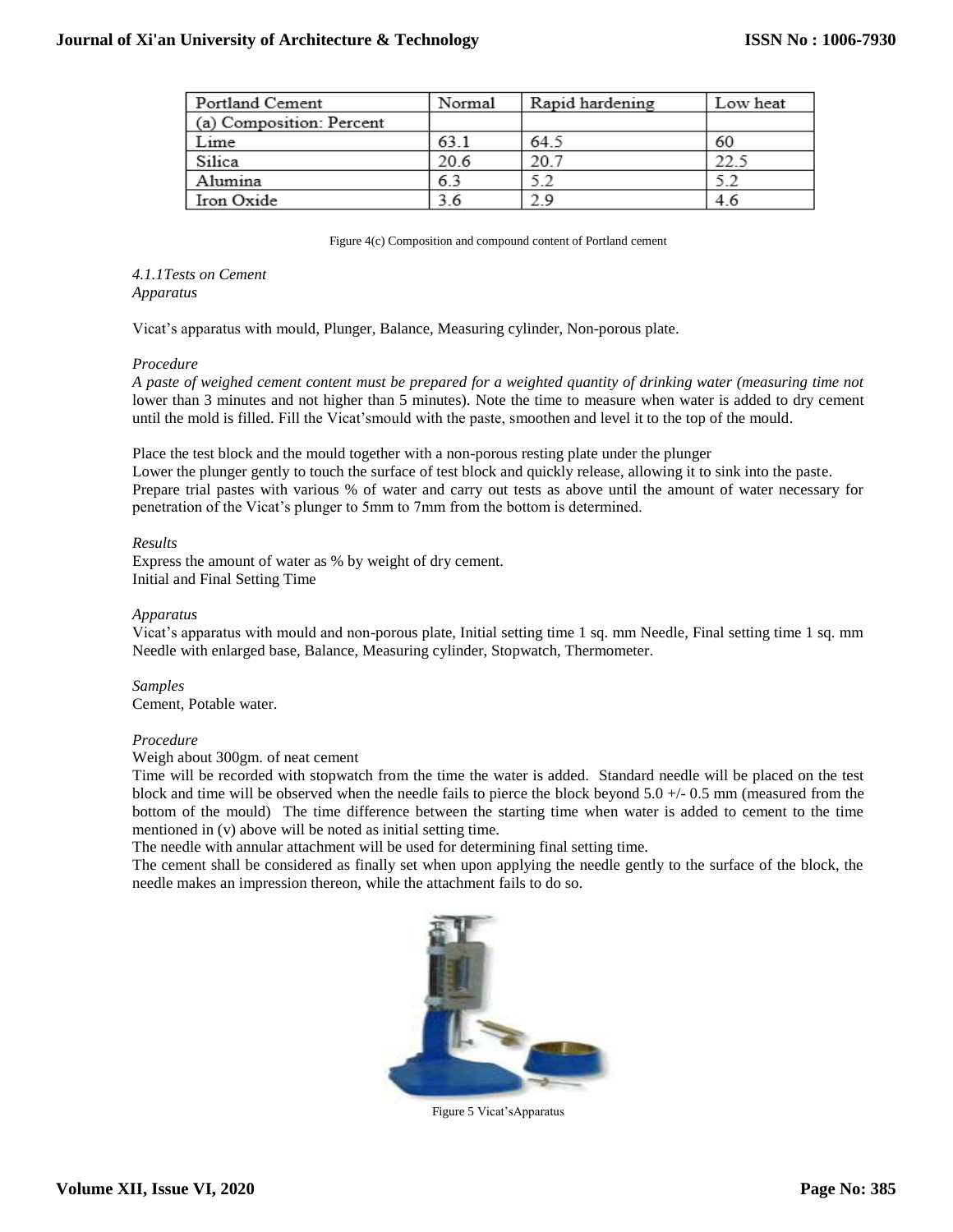## V.METHODOLOGY & TESTS OF BAMBOO

#### *5.1 Test Experiment for Bamboo*

Tests were performed: bamboo tension pressure checks, bamboo stress tests and bending beam tests. Universal control machine (UTM) with a capacity of 2 tons, used for stress checking for bamboo. Tests conducted with hydraulic jackets for the bending power of the concrete filling system.

| S. No. | Type of Testing            | Specimens |
|--------|----------------------------|-----------|
|        | Compressive Test of Bamboo | One       |
|        | Tensile Test of Bamboo     | One.      |
|        | Beam Bending Test          | $M-25$    |

Figure 6 Test Experiment for Bamboo

#### VI. RESULTS AND DISCUSSION

#### *6.1 Flexural strength*

Bamboo beams (BRC), treated beam reinforced bamboo (TBRC) and steel reinforced concrete (SRC) beams were tested for all sizes of flexural intensity (150x150x700 mm and 150 x 200 x 700 mm), and the experiments were conducted on single concrete beams (PCC) (BRC). The charges of the beam and the degree of loss were measured during the experimental study. There have been reported cumulative failure loads. At the same time, the beams under load is discharged by means of the dial indicator, which was used in experimental implementation. In this load deflection curve, maximal bending moment was plotted.The bending power of TBRC was greater than the flexing force of BRC, according to the experimental findings for both bamboo beams. That may be because the bamboo is durable by putting a paint on its surface and because of sand binding on the back of the bamboo. This has increasing the bonding potential.

Table 1 Flexure test results of PCC1, BRC1, TBRC1 and SRC1 beams at 7, 14&28 days

| <b>Beam designation</b>     | Avg. Flexural | Percentage<br>variation in                        | Avg. Flexural  | Percentage<br>variation in                        | Avg. Flexural  | Percentage<br>variation in                        |
|-----------------------------|---------------|---------------------------------------------------|----------------|---------------------------------------------------|----------------|---------------------------------------------------|
| for beam of size            | strength at 7 | flexural strength<br>with respect to<br>PCC1 beam | strength at 14 | flexural strength<br>with respect to<br>PCC1 beam | strength at 28 | flexural strength<br>with respect to<br>PCC1 beam |
| $150 \times 150 \times 700$ | days (N/mm2   |                                                   | days (N/mm2    |                                                   | days $(N/mm2)$ |                                                   |
| mm                          |               |                                                   |                |                                                   |                |                                                   |
| PCC1 beam                   | 2.68          | 0%                                                | 3.01           | $0.00\%$                                          | 3.88           | 0%                                                |
| <b>BRC1</b> beam            | 3.57          | 38.88%                                            | 4.10           | 36.32%                                            | 5.99           | 57.23%                                            |
| <b>TBRC1</b> beam           | 4.89          | 56.33%                                            | 6.10           | 48.80%                                            | 6.59           | 69.73%                                            |
| <b>SRC1</b> beam            | 10.9          | 293.91%                                           | 13.46          | 221.65%                                           | 14.84          | 278.80%                                           |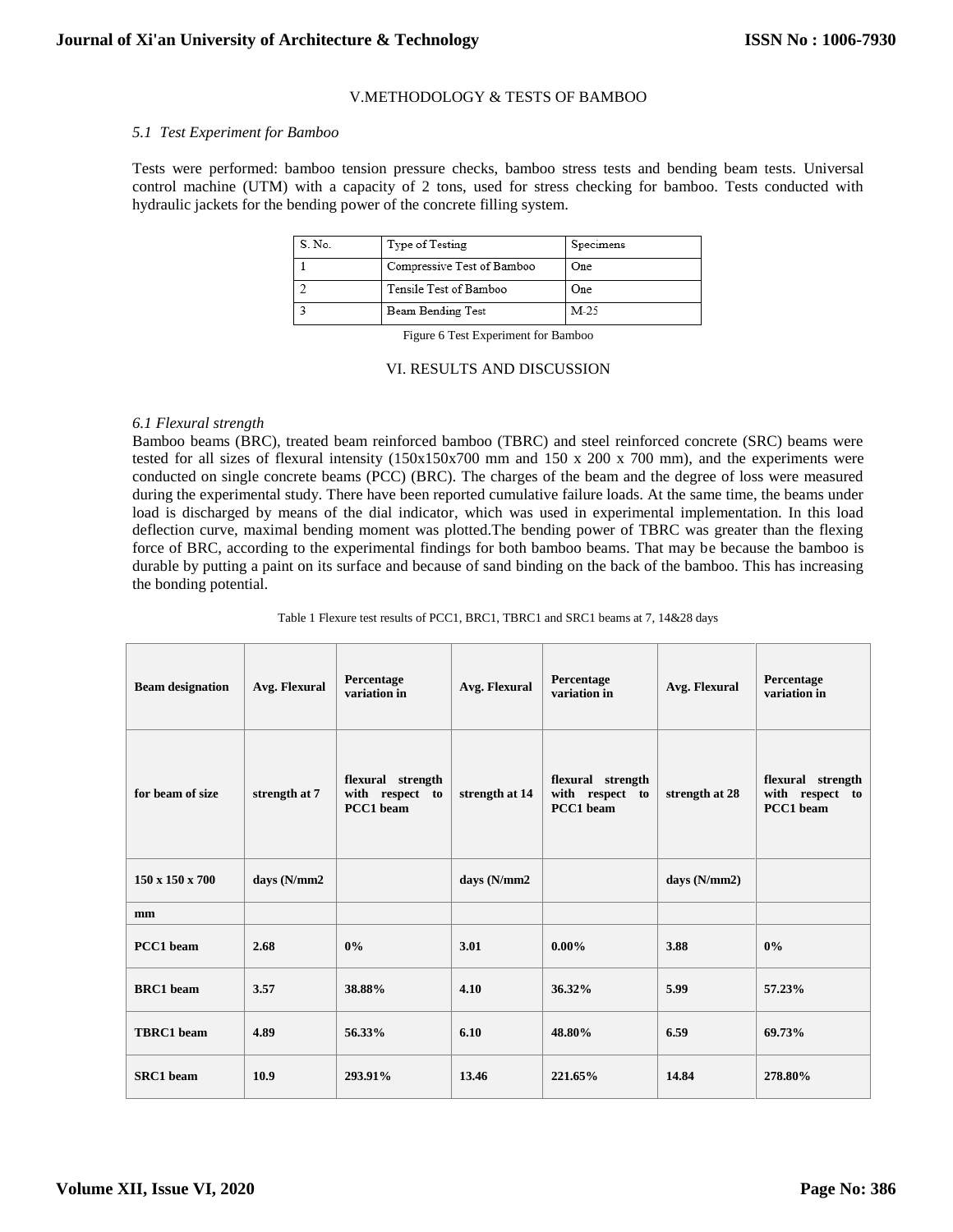

Figure 7 Figure shows that the avg. flexural strength in 7 ,14 and 28 days

Fig above, the flexural strength of PCC1 beam with respect to other BRC1, TBRC1 and SRC1 beams at 7, 14 and 28 days are found 5.99 N/mm2, 6.59 N/mm2 and 14.84 N/mm2 respectively.

| <b>Beam designation</b>                | Avg.<br>Flexural | Percentage<br>variation in | Avg.<br><b>Flexural</b> | Percentage<br>variation in | Avg. Flexural  | Percentage<br>variation in |
|----------------------------------------|------------------|----------------------------|-------------------------|----------------------------|----------------|----------------------------|
| for beam of size 150<br>x 200 x 700 mm | strength at 7    | flexural strength<br>with  | strength<br>at<br>28    | flexural strength<br>with  | strength at 28 | flexural strength<br>with  |
|                                        | days (N/mm2      | respect to PCC2<br>beam    | days (N/mm2             | respect to PCC2<br>beam    | days (N/mm2)   | respect to PCC2<br>beam    |
| PCC <sub>2</sub> beam                  | 2.98             | 0%                         | 3.59                    | 0%                         | 4.18           | 0%                         |
| <b>BRC2</b> beam                       | 3.88             | 30.20%                     | 5.09                    | 41.00%                     | 6.27           | 50%                        |
| <b>TBRC2</b> beam                      | 4.48             | 50.34%                     | 5.60                    | 55.98%                     | 6.76           | 64.12%                     |
| SRC <sub>2</sub> beam                  | 10.92            | 266.44%                    | 12.55                   | 249.58%                    | 14.89          | 258.13%                    |
|                                        |                  |                            |                         |                            |                |                            |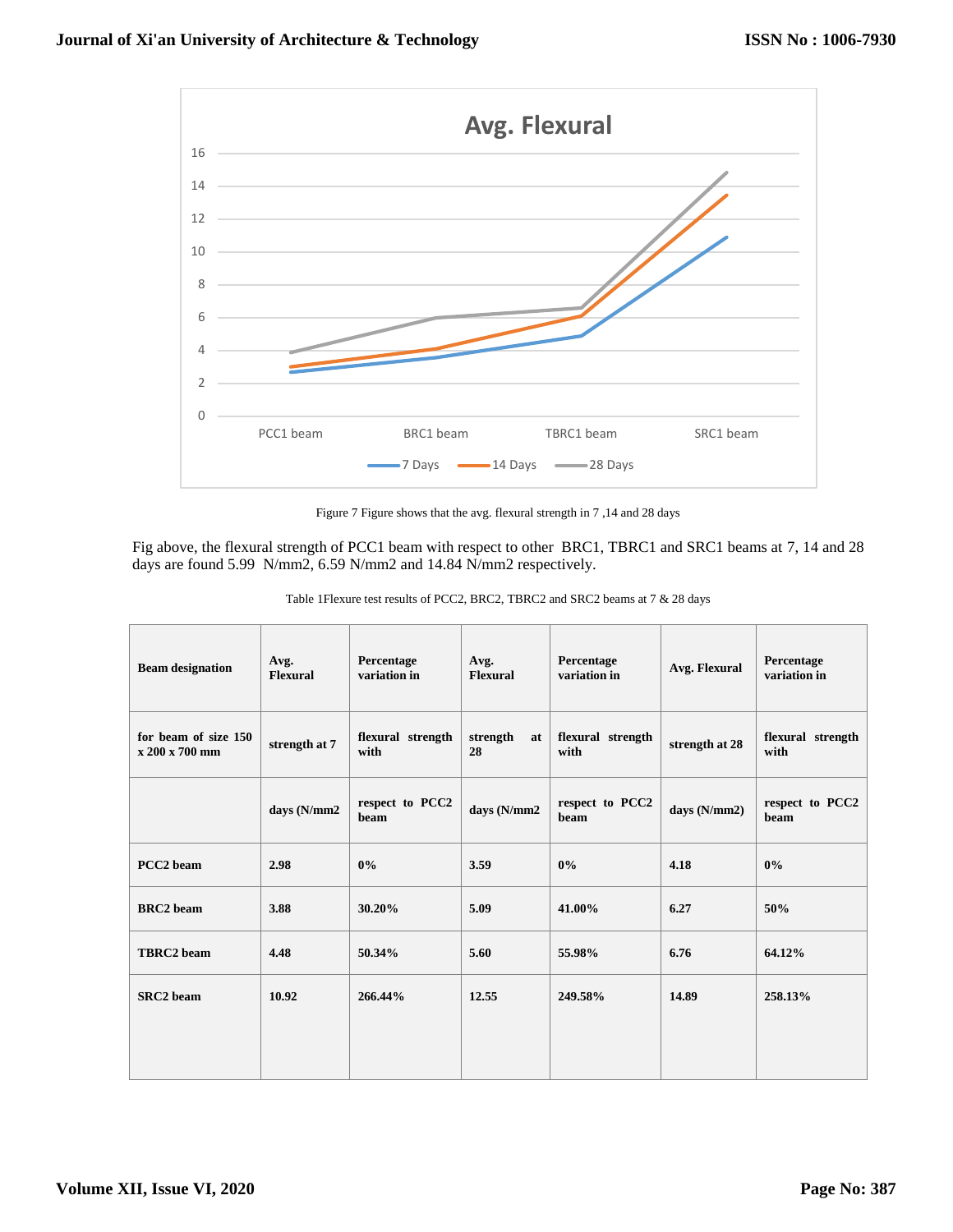

Figure 8 Figure shows that the avg. flexural strength in 7 ,14 and 28 days

Fig above the flexural strength of PCC2 beam with respect to other BRC2, TBRC2 and SRC2 beams at 7, 14 and 28 days are found 6.27 N/mm2, 6.76 N/mm2 and 14.89 N/mm2 respectively.

| Specimen<br>No. | Avg. Area<br>(mm2) | Failure<br>Load<br>(LD | <b>Stress at Failure</b><br>(MPa) | <b>Failure type</b>              |
|-----------------|--------------------|------------------------|-----------------------------------|----------------------------------|
|                 | 195                | 17.9                   | 85.9                              | Splitting and<br>failure at grip |
|                 | 183                | 19.5                   | 107.6                             | Failure at node                  |
|                 | 150                | 24.5                   | 154.5                             | Splitting and<br>failure at grip |

Figure 9 Tension Test for Bamboo Reinforcement

The study shows that the bamboo specimen's failures trend is standard division without grasp. The separation becomes similar to the grain and extends around the knot until gradually more than one position exists. It can be seen from these findings that the tensile strength is almost universal and the failure trend for specimens of bamboo where failure in grip was avoided is identical. The tensile strength of bamboo specimens with prepared ends is often greater (to resist grip failure) than the respective bamboo specimens without prepared ends (grip failure).

| <b>Max Deflection (mm)</b> | Ultimate load (kN) |
|----------------------------|--------------------|
| 8                          | 1                  |
| 15                         | 3                  |
| 23                         | 4                  |
| 33                         | 6                  |
| 42                         | 10                 |
| 57                         | 16                 |
| 64                         | 18                 |
| 77                         | 22                 |
| 83                         | 34                 |
| 88                         | 40                 |
| 90                         | 50                 |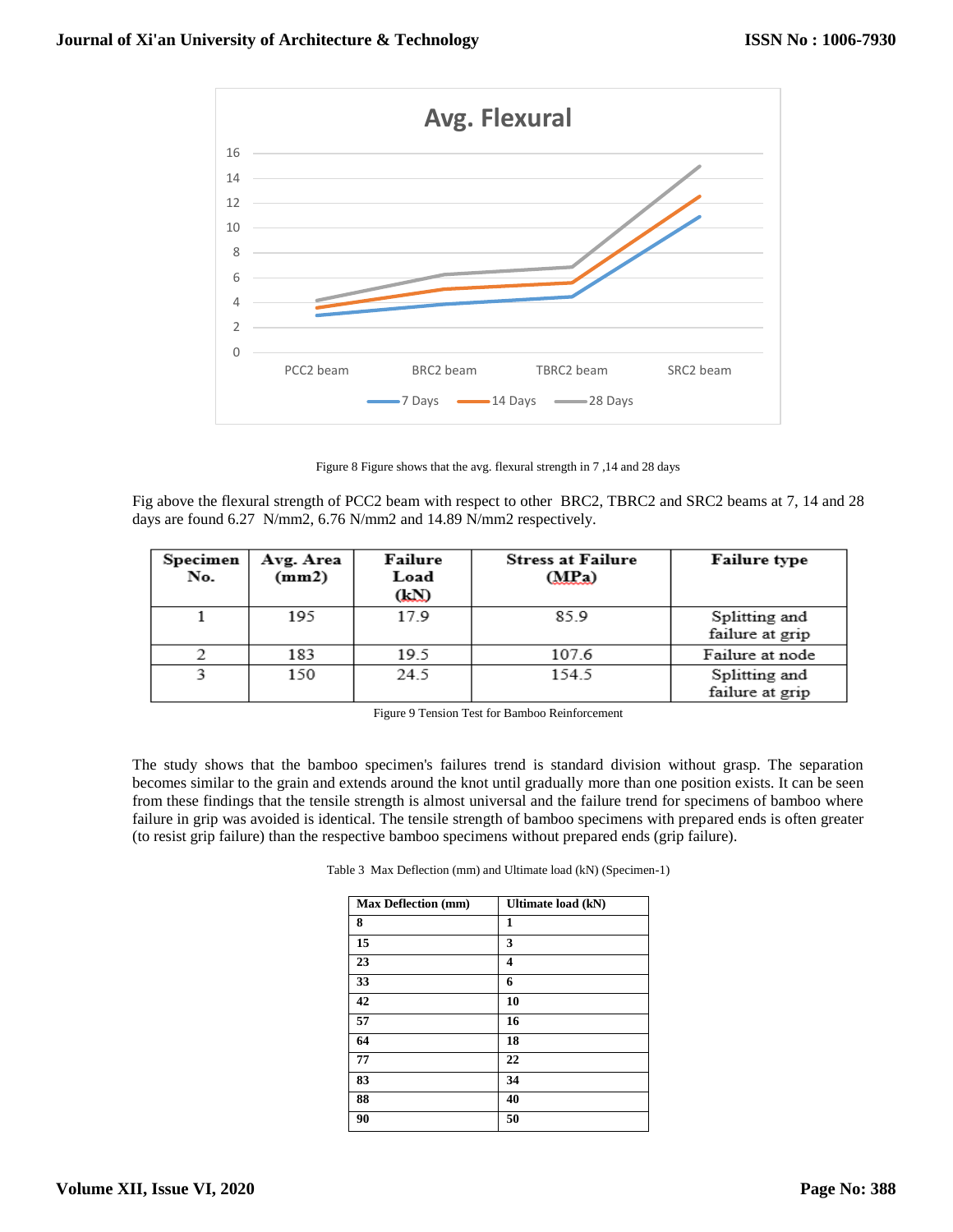

Figure 10 Max Deflection (mm) vs. Load Ultimate load (kN) specimen -1

| Table 4 Strain and Stress (N/mm) (Specimen-1) |               |  |  |
|-----------------------------------------------|---------------|--|--|
| <b>Strain</b>                                 | Stress (N/mm) |  |  |
| 0.3                                           | 0.005         |  |  |
| 0.6                                           | 0.01          |  |  |
| 1.05                                          | 0.015         |  |  |
| 1.5                                           | 0.02          |  |  |
| 1.90                                          | 0.024         |  |  |
| 2.50                                          | 0.028         |  |  |
| 2.75                                          | 0.037         |  |  |
| 3.5                                           | 0.048         |  |  |
| 3.65                                          | 0.06          |  |  |
| 3.80                                          | 0.78          |  |  |
| 4.0                                           | 0.1           |  |  |
|                                               |               |  |  |

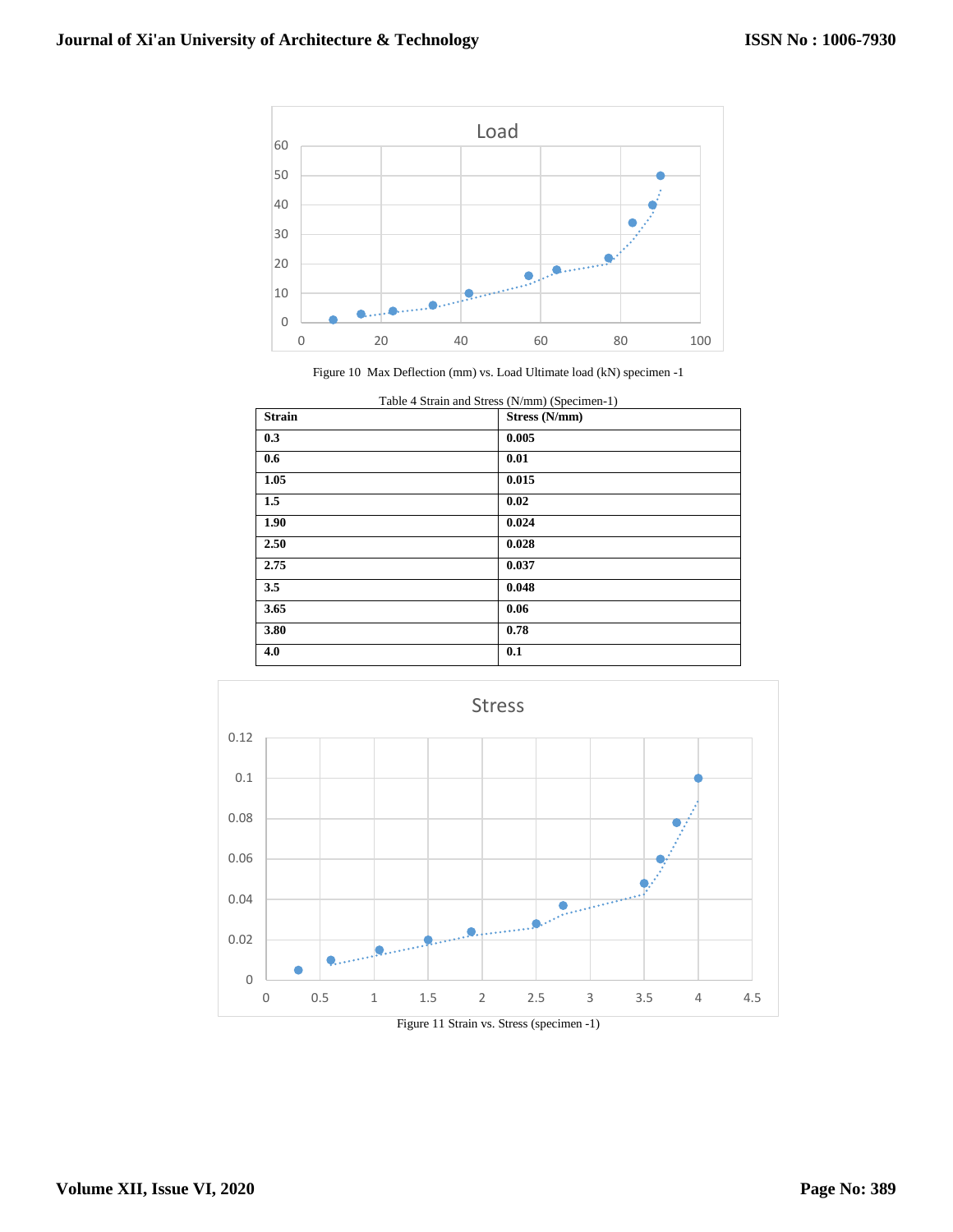*6.2 Experimental result for specimen -2(convention bamboo reinforced)*

Table 5. Max Deflection (mm) and Ultimate load (KN) (Specimen-2)

| <b>Max Deflection (mm)</b> | Ultimate load (kN) |
|----------------------------|--------------------|
| <b>1</b>                   | 5                  |
| $\mathbf{3}$               | 12                 |
| $\overline{5}$             | 24                 |
| 6                          | 32                 |
| 10                         | 42                 |
| 15                         | 55                 |
| 18                         | 62                 |
| 25                         | 75                 |
| 30                         | 80                 |
| 40                         | 88                 |
| 50                         | 92                 |



Figure 12 load vs. deflection specimen -2

| Table 6 Strain and Stress (N/mm) (Specimen-2) |                         |  |  |
|-----------------------------------------------|-------------------------|--|--|
| <b>Strain</b>                                 | Stress (N/mm)           |  |  |
| 0.005                                         | 0.1                     |  |  |
| 0.015                                         | 0.5                     |  |  |
| 0.02                                          | $\mathbf{1}$            |  |  |
| 0.021                                         | 1.5                     |  |  |
| 0.025                                         | 1.9                     |  |  |
| 0.03                                          | 2.5                     |  |  |
| 0.04                                          | 2.75                    |  |  |
| 0.048                                         | 3.3                     |  |  |
| $0.06\,$                                      | 3.7                     |  |  |
| 0.08                                          | 3.9                     |  |  |
| 0.1                                           | $\overline{\mathbf{4}}$ |  |  |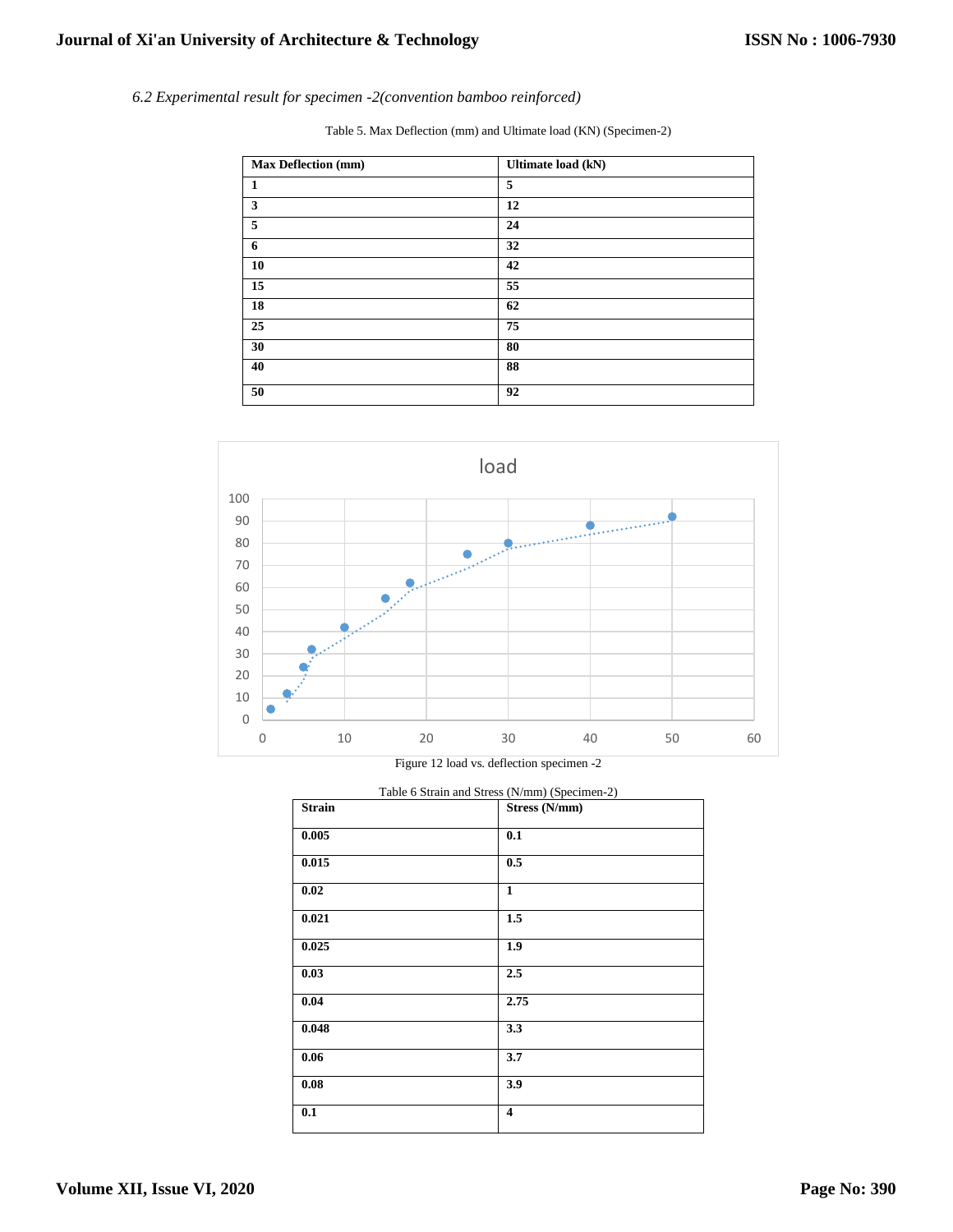

Figure 13 stress vs. strain specimen -2

Table7 Max Deflection (mm) and Ultimate load (KN) (Specimen-3)

| <b>Max Deflection (mm)</b> | <b>Ultimate load (kN)</b> |
|----------------------------|---------------------------|
| $\bf{0}$                   | $\bf{0}$                  |
| 0.5                        | 2.5                       |
| 0.6                        | 5                         |
| $\mathbf{1}$               | 6                         |
| $\overline{2}$             | 7.5                       |
| $\overline{\mathbf{4}}$    | 10                        |
| 9                          | 15                        |
| 12                         | 16                        |
| 20                         | 22                        |
| 30                         | 25                        |
| 40                         | 27                        |
| 50                         | 28                        |
| 60                         | 28                        |



Figure 14 load vs. deflection specimen -3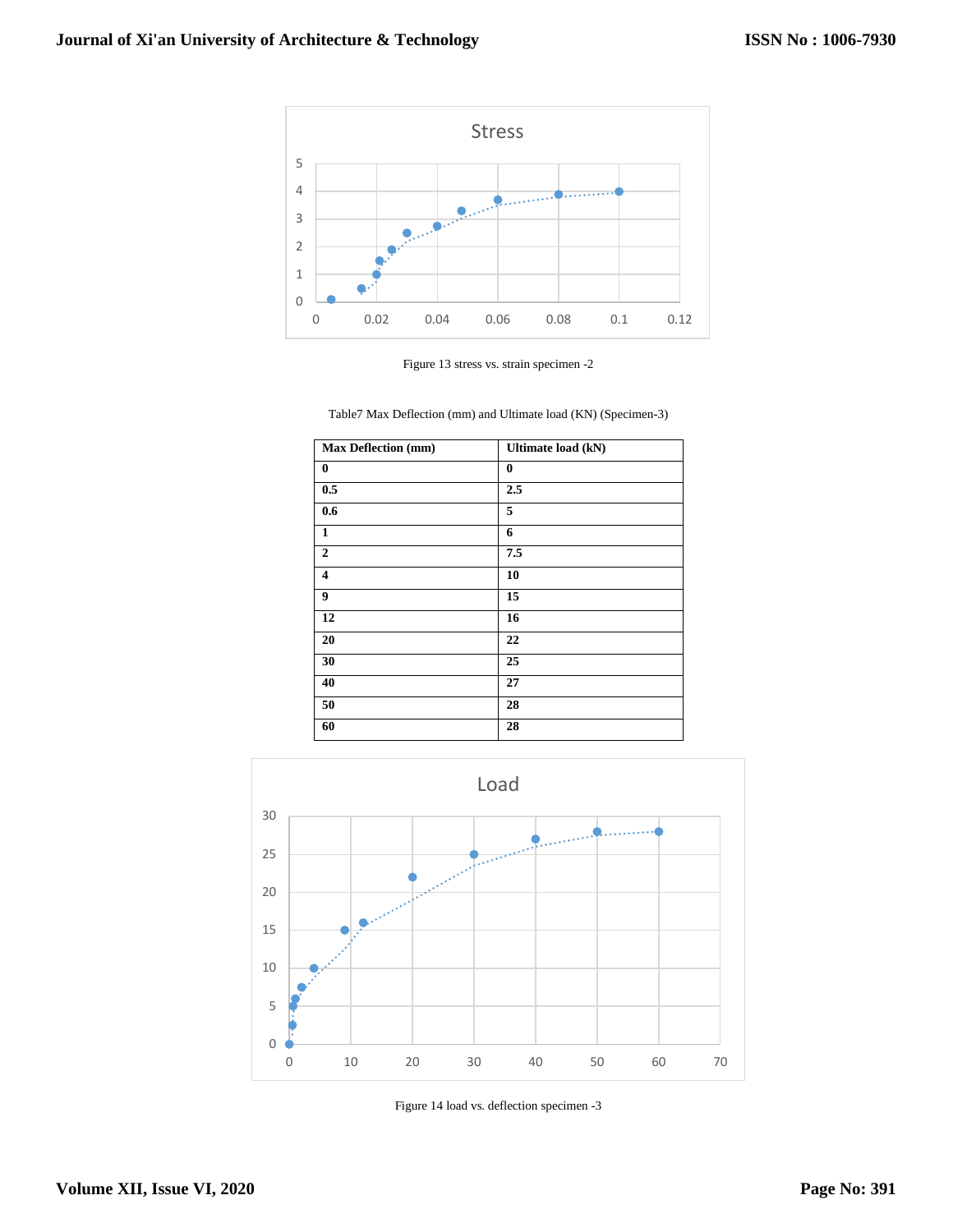| <b>Strain</b> | Stress (N/mm) |
|---------------|---------------|
| $\bf{0}$      | $\bf{0}$      |
| 1000          | 0.005         |
| 1100          | 0.01          |
| 3000          | 0.02          |
| 8000          | 0.03          |
| 10000         | 0.031         |
| 15000         | 0.035         |
| 20000         | 0.04          |
| 25000         | 0.048         |
| 30000         | 0.05          |
| 40000         | 0.52          |
| 50000         | 0.55          |
| 60000         | 0.54          |
| 70000         | 0.54          |

| Table 8 Strain and Stress (N/mm) (Specimen-3) |  |  |
|-----------------------------------------------|--|--|
|-----------------------------------------------|--|--|



Figure 15. stress vs. strain specimen -3

## VII. CONCLUSION & FUTURE SCOPE

The discoveries of bowing testing uncovered that the reinforced concrete pillar in steel has the most grounded twisting force than others. In any case, interestingly with the concrete structure of basic solid bamboo fortified solid edges (treated and untreated). For lightweight systems, for example, a column and chunk for the little edge, it might likewise be recommended to utilize a bamboo-strengthened solid structure. The outer edge may likewise be utilized. Beton and steel are maybe the world's most generally delivered development items. The quality of steel comparative with concrete is extremely solid, anyway different issues exist. Any of these issues include a huge expense of yield, a solid power utilization during improvement, a non-sustainable asset, and a high level of carbon contamination. The desire not to endanger the elasticity of fortified cement has driven numerous researchers and specialists to scan for neighborhood materials to supplant customary steel reinforcing. Bamboo is, truth be told, one of the most appropriate items for the utilization of concrete as strengthening square. The appropriateness of bamboo as solid fortification was tried in the stage. Beton and steel are perhaps the world's most commonly produced construction products. The strength of steel relative to concrete is very strong, however other issues exist. Any of these issues involve a large